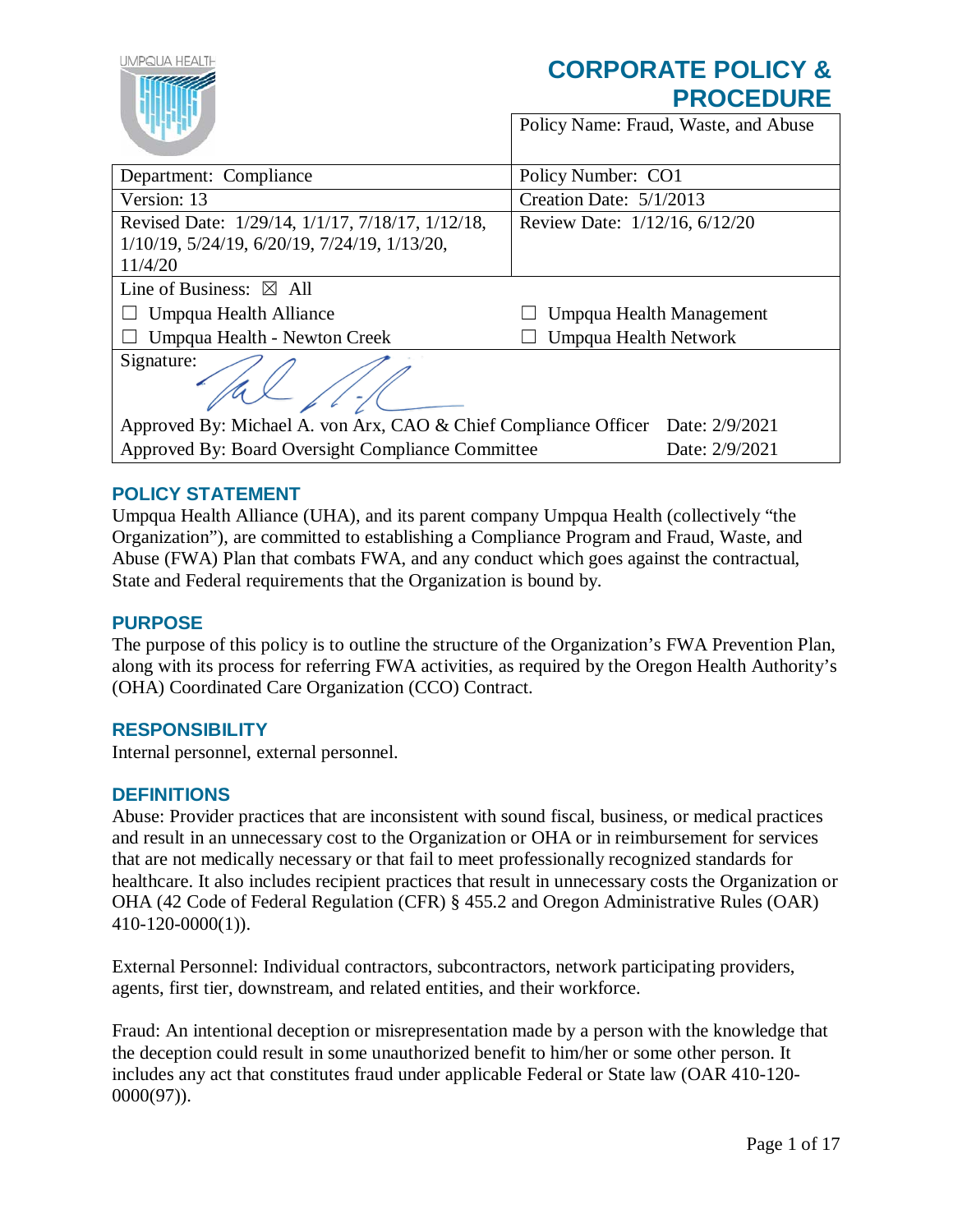

## **CORPORATE POLICY & PROCEDURE** Policy Name: Fraud, Waste, and Abuse

| <b>Contract Contract Contract</b>                                                                              |                               |
|----------------------------------------------------------------------------------------------------------------|-------------------------------|
| Department: Compliance                                                                                         | Policy Number: CO1            |
| Version: 13                                                                                                    | Creation Date: $5/1/2013$     |
| Revised Date: 1/29/14, 1/1/17, 7/18/17, 1/12/18,<br>$1/10/19$ , 5/24/19, 6/20/19, 7/24/19, 1/13/20,<br>11/4/20 | Review Date: 1/12/16, 6/12/20 |

Internal Personnel: All Umpqua Health employees, providers, volunteers, and board members.

Relationship: A director, officer, partner, subcontractor, a person with beneficial ownership of 5% or more of the Organization, network provider or person with an employment, consulting, or other arrangement with the Organization for the provision of items and services that are significant and material to the Organization's obligations under its contract with OHA.

Subcontractor: Any participating provider or any other individual, entity, facility, or organization that has entered into a subcontract relationship with the Organization or with any subcontractor for any portion of the work under the CCO Contract.

Waste: Overutilization or inappropriate utilization of services and misuse of resources, which is not typically criminal or intentional in nature.

## **PROCEDURES**

### Structure of FWA Prevention Plan

- 1. As a condition of participation in the Medicaid managed care program, the Organization's FWA Prevention Plan, along with its Compliance Program, is designed to meet contractual, State, and Federal requirements, including:
	- a. CCO Contract, Exhibit B, Part 9, Sections 1-18.
	- b. OAR 410-120-1510.
	- c. OAR 410-141-3520.
	- d. OAR 410-141-3625.
	- e. 42 CFR § 433.116.
	- f. 42 CFR § 438.214.
	- g. 42 CFR § 438.600 through 42 CFR § 438.610.
	- h. 42 CFR § 438.808.
	- i. 42 CFR § 455.20.
	- j. 42 CFR § 455.104 through 42 CFR § 455.106.
	- k. 42 CFR § 1002.3
- 2. The Compliance and Ethics Program along with the FWA Prevention Plan, is designed to incorporate the seven effective elements of a Compliance Program, including:
	- a. The designation of a Chief Compliance Officer who reports directly to the organization's Chief Executive Officer as well as the organization's Board of Directors. The Chief Compliance Officer is dedicated to and responsible for implementation and oversight of the Compliance Program and FWA Prevention Plan.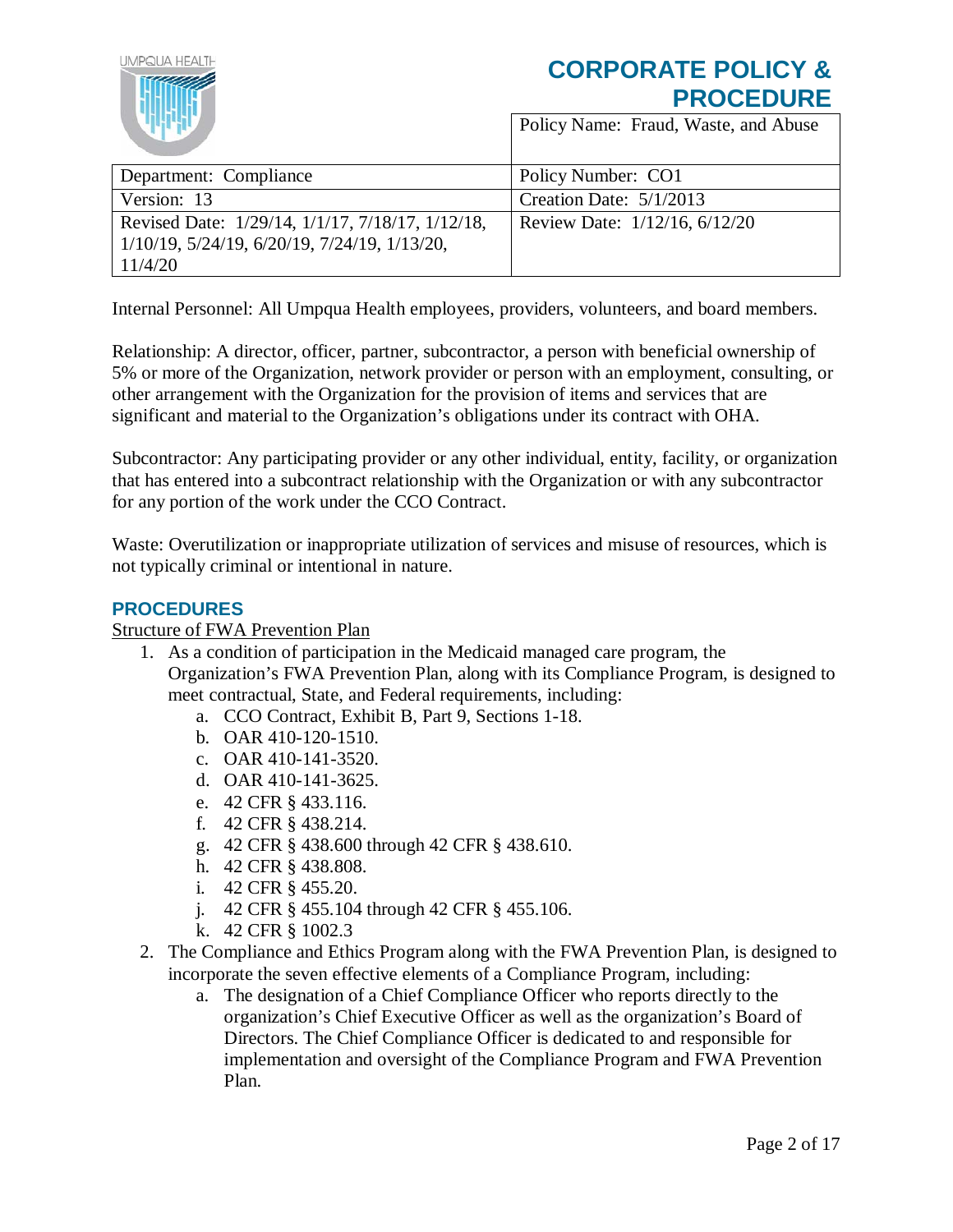

IMPOUA HEALTH

Policy Name: Fraud, Waste, and Abuse

| Department: Compliance                           | Policy Number: CO1            |
|--------------------------------------------------|-------------------------------|
| Version: 13                                      | Creation Date: $5/1/2013$     |
| Revised Date: 1/29/14, 1/1/17, 7/18/17, 1/12/18, | Review Date: 1/12/16, 6/12/20 |
| $1/10/19$ , 5/24/19, 6/20/19, 7/24/19, 1/13/20,  |                               |
| 11/4/20                                          |                               |

- i. The organization has established a Board Oversight Compliance Committee which meets at least quarterly to ensure the Compliance Program and FWA Prevention Plan are operating appropriately, effectively, and have the necessary resources.
- b. The creation of a Code of Conduct and Ethics document that aligns with policies and procedures of the regulatory requirements that the organization is bound to enforce.
	- i. All internal and external personnel are required to comply with UHA's and its parent company, Umpqua Health's Code of Conduct and Ethics program.
		- 1. Specifically, internal and external personnel are expected to commit to and comply with the contractual, State, and Federal requirements that govern the organization.
		- 2. Be active participants and engage in behavior that aligns with the ethical behavior established by the organization.
		- 3. Report any conduct that is incongruent with regulations, the Code of Conduct and Ethic, policies, and procedures.
- c. The Organization's education and training activities are designed to inform all levels of its internal and external personnel, including senior management and the Chief Compliance Officer, on the contractual, State, and Federal requirements, which govern the Organization, specifically, over the State and Federal FWA laws and whistleblower provisions (CO6 - Compliance Training). This information is initially communicated to new employees at onboarding via the Employee Handbook, as well as through provider orientation materials. These training requirements are also outlined in the Organization's Compliance Program and FWA Prevention Plan Handbook. Education and trainings are conducted through the following means:
	- i. Web-based trainings.
	- ii. Live trainings.
	- iii. Provider forums.
	- iv. Newsletters (employee, members, and providers).
	- v. Employee Handbook.
	- vi. Provider Handbook.

Additionally, UHA who annually receives State payment under the agreement of at least \$5,000,000, will maintain written policies for all employees of Umpqua Health, and any contractor or agent, that provides detailed information about the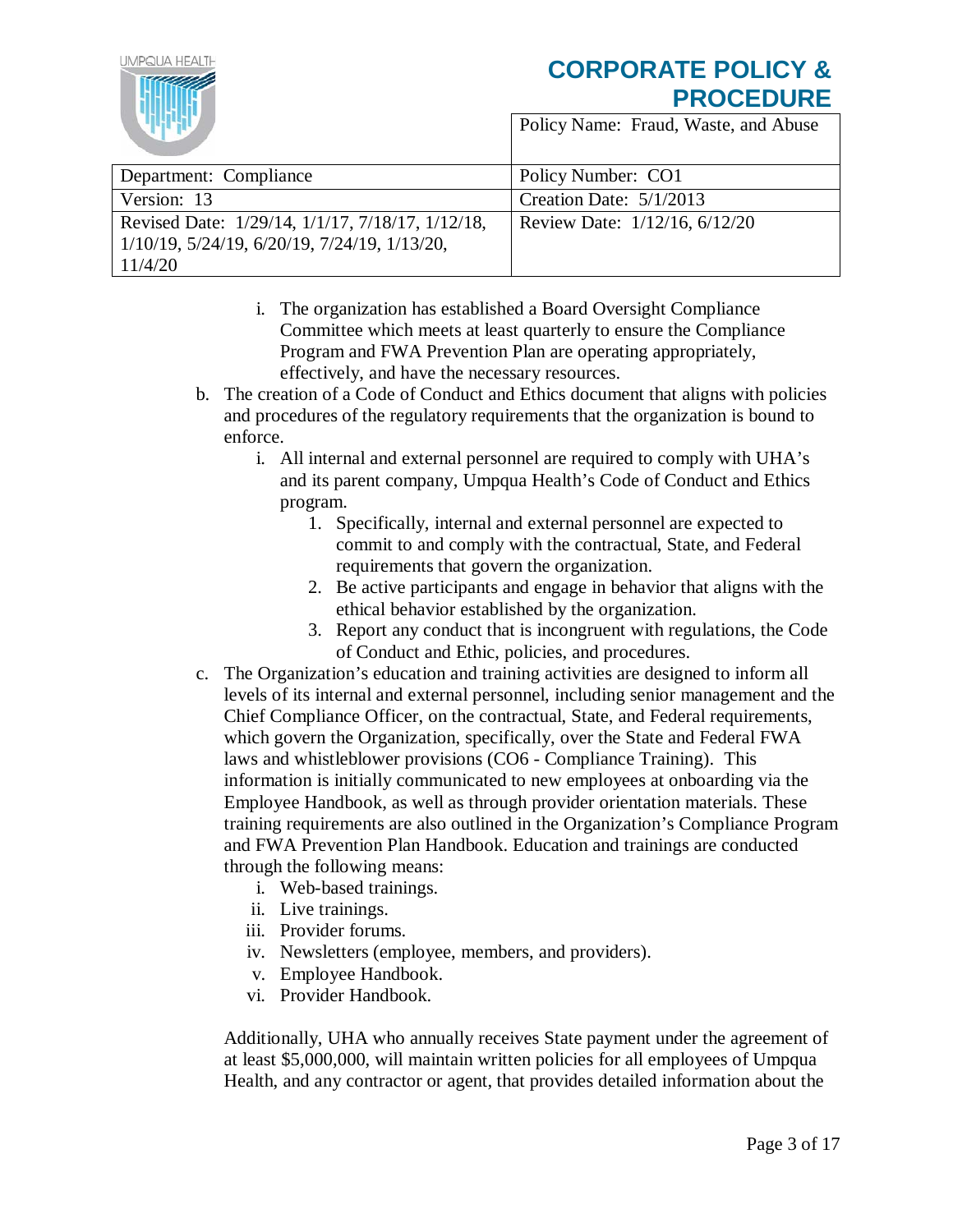

Policy Name: Fraud, Waste, and Abuse

| Department: Compliance                                      | Policy Number: CO1            |
|-------------------------------------------------------------|-------------------------------|
| Version: 13                                                 | Creation Date: 5/1/2013       |
| Revised Date: 1/29/14, 1/1/17, 7/18/17, 1/12/18,            | Review Date: 1/12/16, 6/12/20 |
| $1/10/19$ , $5/24/19$ , $6/20/19$ , $7/24/19$ , $1/13/20$ , |                               |
| 11/4/20                                                     |                               |

False Claims Act and other Federal and State laws described in section 1902(a)(68) of the Act, including information about rights of employees to be protected as whistleblowers (CO6 - Compliance Training, CO9 – Non-retaliation, and CO13 - Internal Reporting).

- d. Risk Assessments are completed annually (1) to identify company strength and weaknesses, and (2) to guide development of the annual Compliance Program. Together the assessment and the plan work to monitor potential FWA problem areas such as claims, prior authorization, verification of services (CO28 - Verification of Services), utilization management, and quality review. The Risk Assessment, in conjunction with the annual Compliance Work Plan helps identify the specific auditing and monitoring processes that will occur in a given year.
- e. The auditing and monitoring process is designed to evaluate risks and monitor compliance with the contractual, State, and Federal requirements. In partnership with UHA's parent company, Umpqua Health, evaluating risk and monitoring compliance is primarily done through:
	- i. Internal audits.
	- ii. External audits.
	- iii. Monitoring activities.
	- iv. FWA audits.
		- 1. Planned in accordance with the needs identified in the current Risk Assessment and Compliance Program and FWA Prevention Plan. These audits often review processes, systems, utilization management, non-emergent transportation (NEMT) service surveys (CO29 – NEMT Quality Assurance Program and Plan), verification of services (CO28 - Verification of Services), etc.
		- 2. These audits also include annual audits of UHA's network provider charts to validate the accuracy of encounter claims data.
	- v. Investigations
		- 1. Promptly started upon receipt of the initial incident report or as are identified in the course of self-evaluation.
		- 2. Investigations may include any of the following: interviews or discussions with staff, management, etc.; outsourcing aspects requiring expert review; or documentation review (i.e. healthcare records, financial or claims reports, employee records, etc.).
	- vi. Subcontractor audits.
	- vii. Monitoring tactics.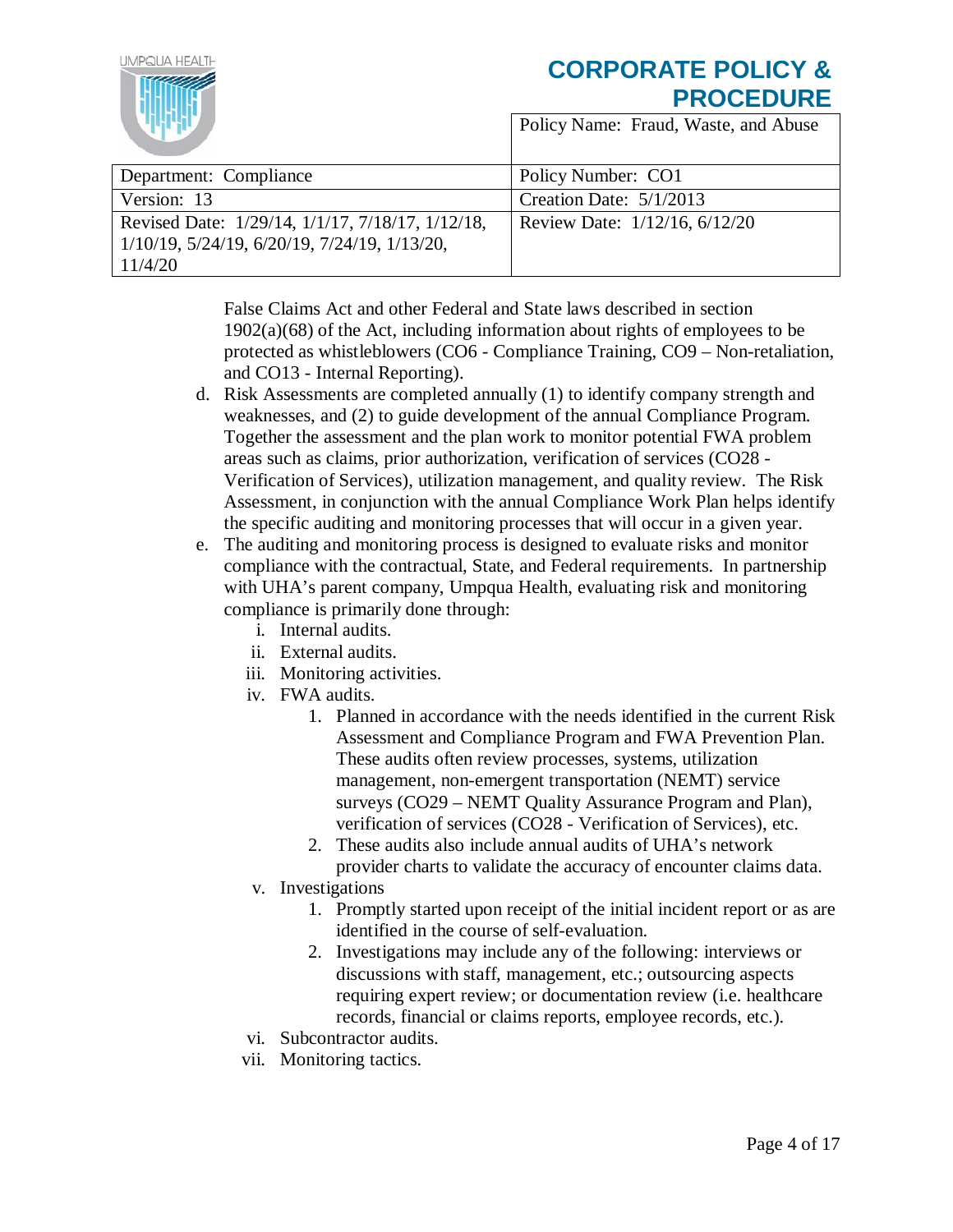## **IMPOUA HEALTH CORPORATE POLICY & PROCEDURE** Policy Name: Fraud, Waste, and Abuse Department: Compliance Policy Number: CO1 Version: 13 Creation Date: 5/1/2013 Revised Date: 1/29/14, 1/1/17, 7/18/17, 1/12/18, Review Date: 1/12/16, 6/12/20 1/10/19, 5/24/19, 6/20/19, 7/24/19, 1/13/20, 11/4/20

- 1. To ensure its internal and external personnel are in good standing with licensing boards (if applicable) and are not excluded from participating in Federal and State healthcare programs. Should personnel be identified as sanctioned, the Oregon Department of Human Services (DHS) and the U.S. Department of Health and Human Services Office of Inspector General (OIG) will be promptly notified and the relationship with the Organization will cease. Screening is done through the credentialing and recredentialing process for network providers (CR3 – Screening of Providers), along with monthly monitoring of the following databases:
	- a. Health and Human Services Office of Inspector General's (HHS-OIG) List of Excluded Individuals (LEIE).
	- b. Excluded Parties List System (EPLS), also known as System for Award Management (SAM).
	- c. State licensing boards (for licensed internal personnel).
- f. UHA's contractual arrangements call for its external personnel to prohibit employment relationships with any individuals sanctioned and excluded from participation in Federal and State healthcare programs.
	- i. UHA must immediately report to the OIG any providers identified during the credentialing process, who are included on the LEIE or on the EPLS. Reporting requirements can be met by providing such information to OHA's Provider Services via Administrative Notice.
	- ii. Participating providers and credentialing staff are educated on this requirement through the distribution of this policy.
- g. No relationship shall be established or maintained with an individual or entity that has been debarred, suspended, or otherwise excluded from participating in procurement activities under the Federal Acquisition Regulation or from participating in non-procurement activities under regulations issued under Executive Order No. 12549 or under guidelines implementing Executive Order No. 12549.
- h. The Organization intends to establish effective lines of communication for its internal personnel, external personnel, and its members to report compliance and FWA matters. This is done by having an open-door policy within the organization, as well as operating a Compliance Hotline (CO15 – Hotline) which allows for anonymous reporting. UHA's Compliance Hotline can be accessed by: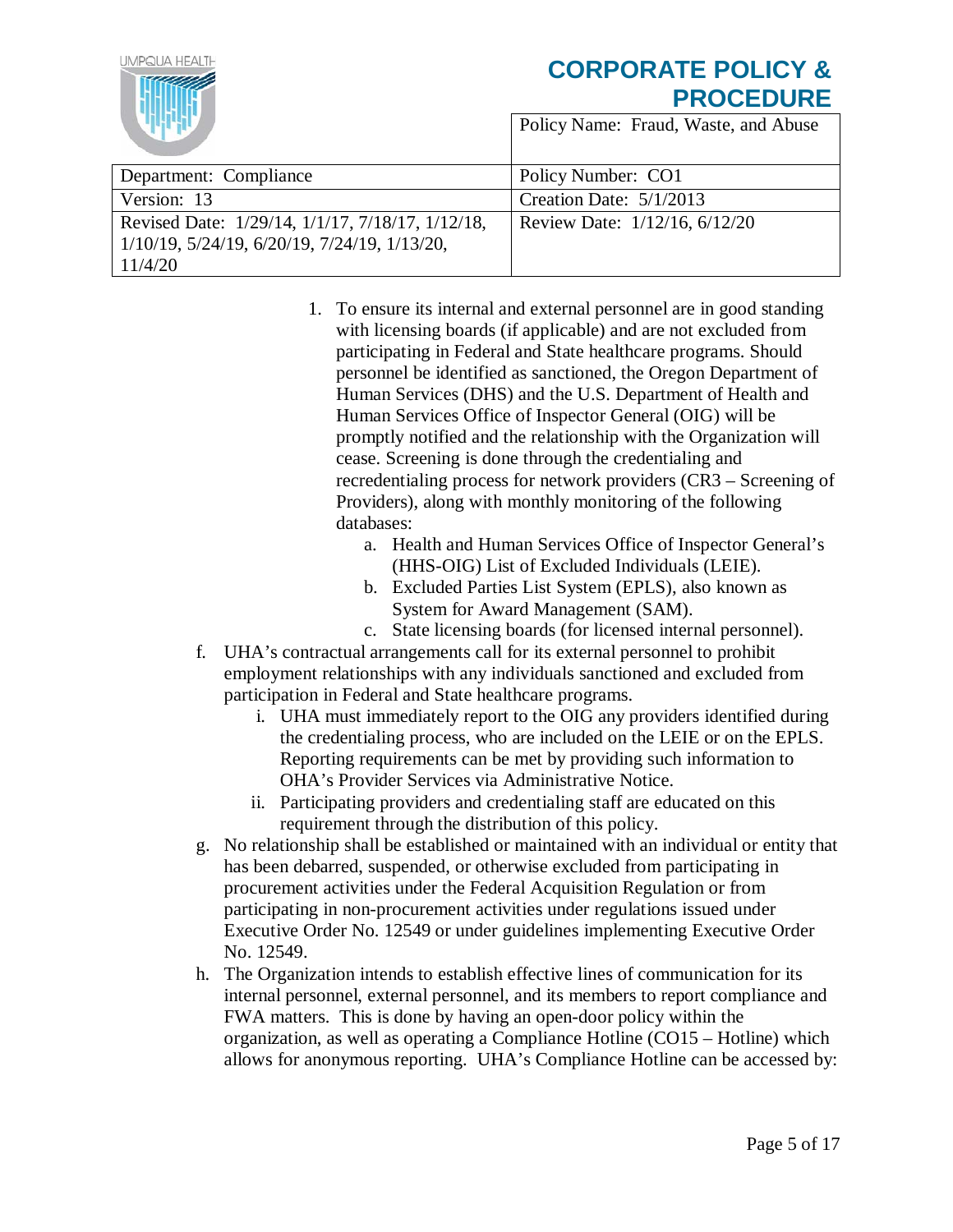

Policy Name: Fraud, Waste, and Abuse

| Department: Compliance                           | Policy Number: CO1            |
|--------------------------------------------------|-------------------------------|
| Version: 13                                      | Creation Date: $5/1/2013$     |
| Revised Date: 1/29/14, 1/1/17, 7/18/17, 1/12/18, | Review Date: 1/12/16, 6/12/20 |
| $1/10/19$ , 5/24/19, 6/20/19, 7/24/19, 1/13/20,  |                               |
| 11/4/20                                          |                               |

- i. Phone: (844) 348-4702
- ii. Online: [www.umpquahealth.ethicspoint.com](http://www.umpquahealth.ethicspoint.com/)

Additionally, UHA's Member Grievance and Appeal Program allows for members to report concerns anonymously.

- iii. To further support and encourage reporting, UHA and its parent company, Umpqua Health, has a strict zero-tolerance policy on retaliation (CO9 – Non-Retaliation).
- iv. Reported issues are responded to promptly through the Compliance Department's Case Manager Database. When reports are lodged, either through the website or the hotline, the database immediately issues a notification email to the Compliance Department. Upon receipt of the notification, the report is reviewed and investigated.
- i. The Organization has established enforcement and discipline processes for its internal and external personnel who engage in behavior or conduct that does not align with the Code of Conduct and Ethics document (CO19 - Disciplinary Process for Compliance Infractions).
	- i. These processes and standards are consistently applied to all individuals regardless of position, rank, or contractual status within the organization.
- j. The Organization promptly responds to and prevents further occurrences of noncompliance by using its risk response plan process (CO18 – Risk Response Plan Process and CO21 – External Risk Response Process). These processes allow internal and external personnel to resolve matters that are out of compliance with regulatory requirements, or have violated the Compliance Program and FWA Prevention Plan.
	- i. The risk response plan process utilizes administrative means (e.g. policy revision, procedural adjustments, training) along with disciplinary standards to correct any misconduct.

## FWA Referral

1. The Organization closely collaborates with State and Federal agencies when there is suspicion of FWA by its internal personnel, external personnel, or members, including any allegations specified in the CCO Contract and with 42 CFR § 455.23. This is done by submitting FWA referrals within seven (7) days from suspicion arising: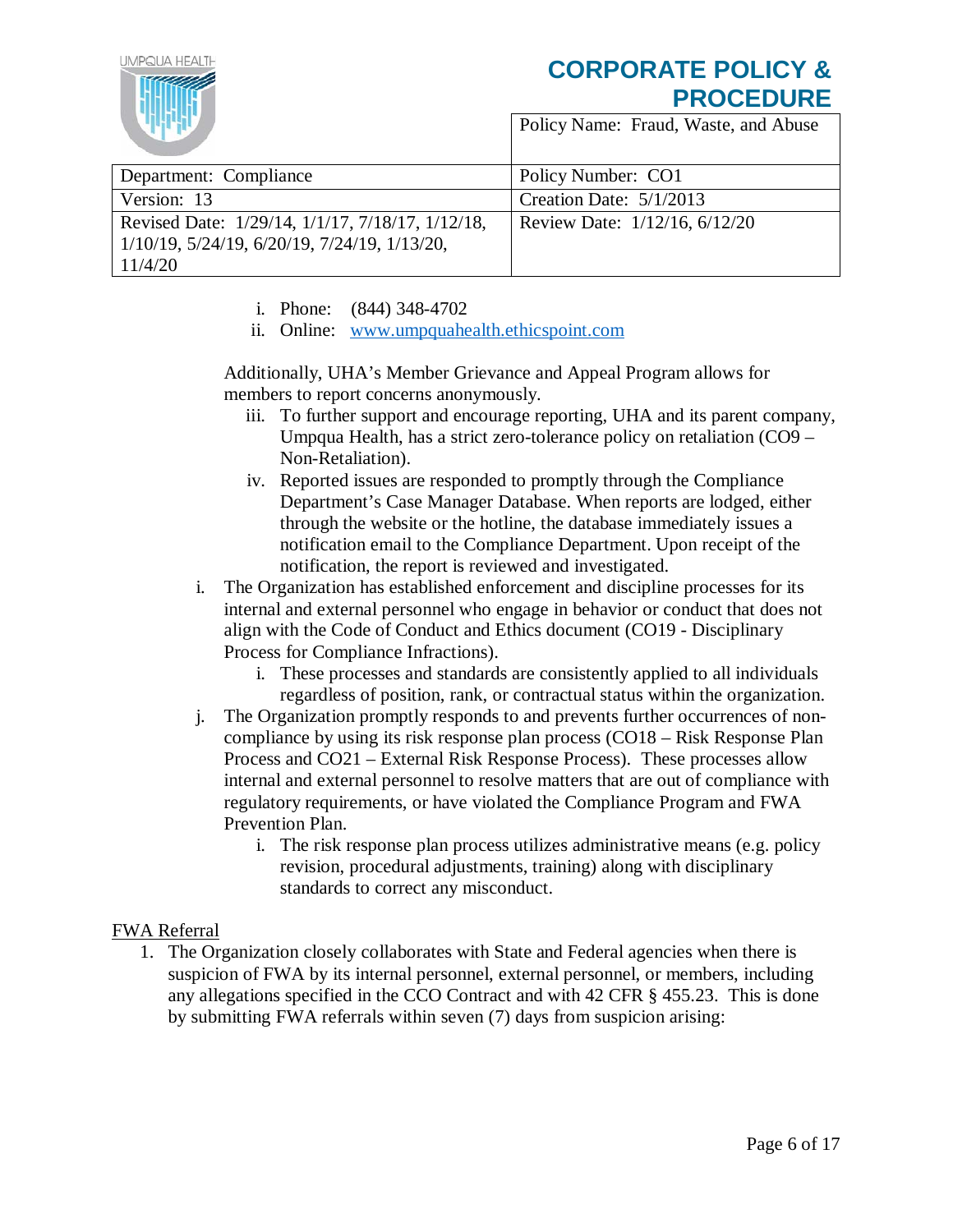IMPOUA HEALTH

| Department: Compliance                                      | Policy Number: CO1            |
|-------------------------------------------------------------|-------------------------------|
| Version: 13                                                 | Creation Date: $5/1/2013$     |
| Revised Date: 1/29/14, 1/1/17, 7/18/17, 1/12/18,            | Review Date: 1/12/16, 6/12/20 |
| $1/10/19$ , $5/24/19$ , $6/20/19$ , $7/24/19$ , $1/13/20$ , |                               |
| 11/4/20                                                     |                               |

- a. Provider FWA Referrals
	- i. Medicaid Fraud Control Unit (MFCU) Oregon Department of Justice 100 SW Market Street Portland, OR 97201 Phone: 971-673-1880 Fax: 971-673-1890
	- ii. OHA Office of Program Integrity (OPI) 3406 Cherry Ave NE Salem, OR 97303-4924 Fax: 503-378-2577 Hotline: 1-888-FRAUD01 (888-372-8301) https://www.oregon.gov/oha/FOD/PIAU/Pages/Report-Fraud.aspx
- b. Member FWA Referrals
	- i. DHS Fraud Investigation Unit P.O. Box 14150 Salem, Oregon 97309 Hotline: 1-888-FRAUD01 (888-372-8301) Fax: (503) 373-1525 ATTN: Hotline
- https://www.oregon.gov/oha/FOD/PIAU/Pages/Report-Fraud.aspx 2. In the event a case is referred to UHA or Umpqua Health, an investigation will be opened to review the matter and determine whether the allegation is credible for suspicion of FWA. However, reports which contain characteristics similar to the examples listed below, will be referred to MFCU prior to verification and OPI as stipulated in the CCO Contract, Exhibit B, Part 9, Section 17(e).
	- a. Examples of FWA occurring within UHA's network include, but are not limited to, the following:
		- i. Providers, other CCOs, or subcontractors intentionally or recklessly report encounters or billing for services that did not occur, supplies, or equipment that are not provided to or used for Medicaid patients;
		- ii. Providers, other CCOs, or subcontractors that intentionally or recklessly report overstated or up coded levels of service.
		- iii. Providers, other CCOs, or subcontractors billing for supplies or equipment that are clearly unsuitable for the patient's needs or are so lacking in quality or sufficiency for the purpose as to be virtually worthless;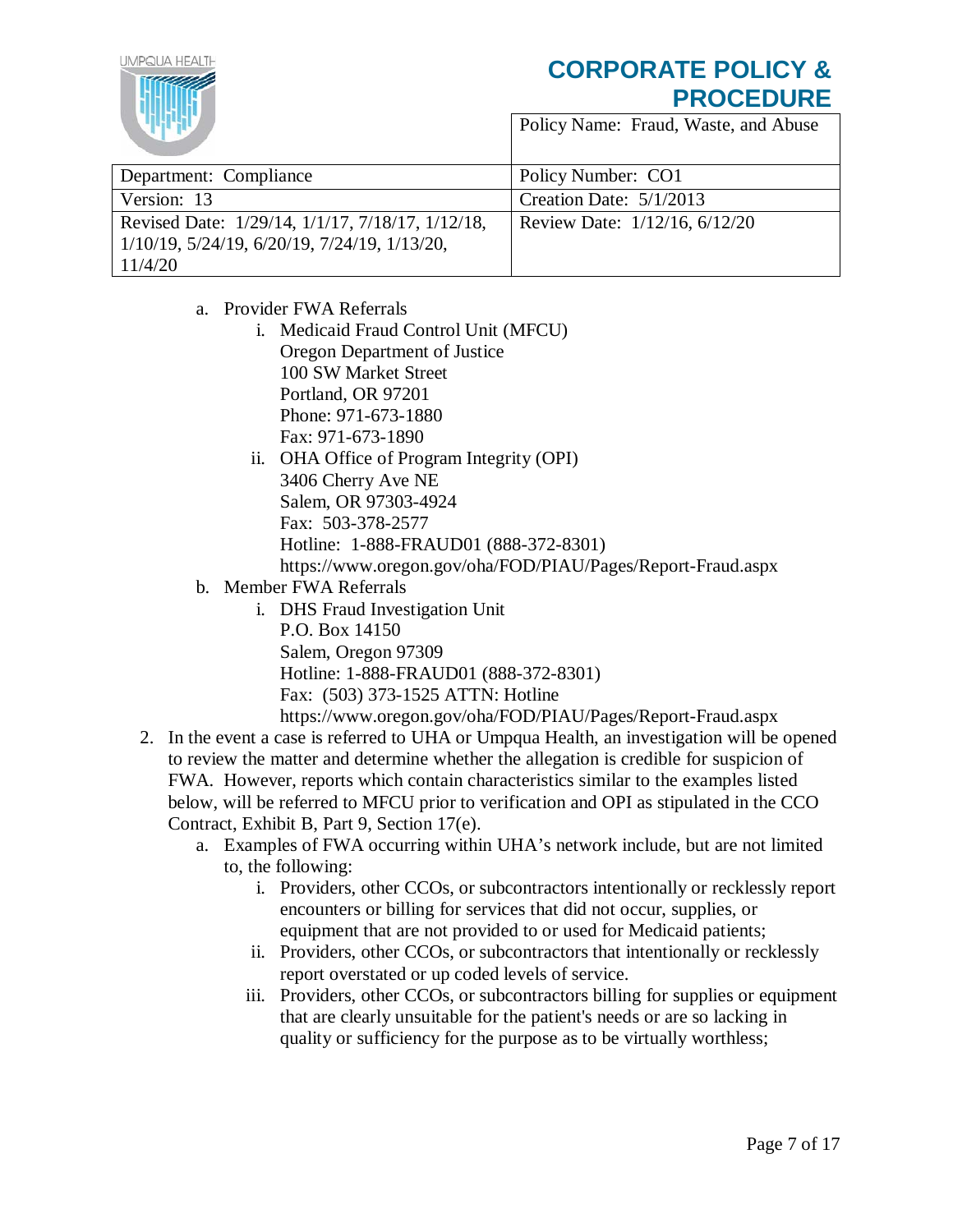

| Department: Compliance                           | Policy Number: CO1            |
|--------------------------------------------------|-------------------------------|
| Version: 13                                      | Creation Date: $5/1/2013$     |
| Revised Date: 1/29/14, 1/1/17, 7/18/17, 1/12/18, | Review Date: 1/12/16, 6/12/20 |
| 1/10/19, 5/24/19, 6/20/19, 7/24/19, 1/13/20,     |                               |
| 11/4/20                                          |                               |

- iv. Providers, other CCOs, or subcontractors claiming costs for non-covered or non-chargeable services, supplies, or equipment disguised as covered items;
- v. Providers, other CCOs, or subcontractors materially misrepresenting dates and descriptions of services provided, and the identity of the individual who provided the services or of the recipient of the services;
- vi. Providers, other CCOs, or subcontractors duplicate billing of the Medicaid program or of the recipient that appears to be a deliberate attempt to obtain additional reimbursement; and
- vii. Arrangements by providers, other CCOs, or subcontractors with employees, independent contractors, suppliers, and other various devices such as commissions and fee splitting that appear to be designed primarily to obtain or conceal illegal payments or additional reimbursement from Medicaid. Providers who consistently demonstrate a pattern of intentionally reporting encounters or services that did not occur. A pattern would be evident in any case where 20% or more of sampled or audited services are not supported by the documentation in the clinical records. This would include any suspected case where it appears that the provider knowingly or intentionally did not deliver the service or goods billed;
	- 1. The 20% threshold would also be used should a provider be suspected of consistently overstating or up coding levels of service;
- viii. Any suspected case where the provider, other CCOs, or subcontractors intentionally or recklessly billed UHA more than the usual charge to non-Medicaid recipients or other insurance programs;
- ix. Any suspected case where the provider, other CCOs, or subcontractors purposefully altered, falsified, or destroyed clinical record documentation for the purpose of artificially inflating or obscuring his or her compliance rating or collecting Medicaid payments otherwise not due. This includes any deliberate misrepresentation or omission of fact that is material to the determination of benefits payable or services which are covered or should be rendered, including dates of service, charges or reimbursements from other sources, or the identity of the patient or provider;
- x. Providers, other CCOs, or subcontractors who intentionally or recklessly make false statements about the credentials of persons rendering care to members or patients;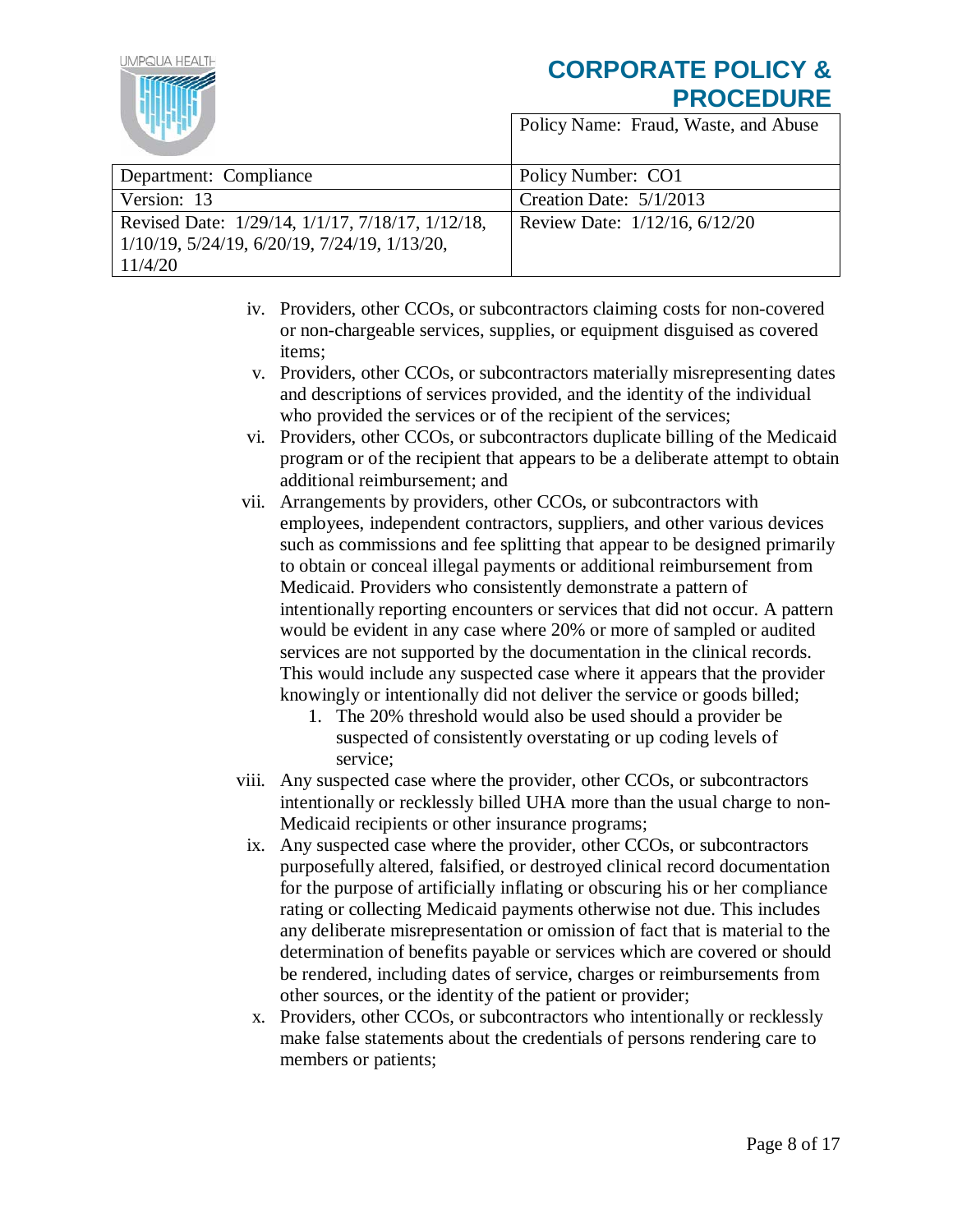

| Department: Compliance                           | Policy Number: CO1            |
|--------------------------------------------------|-------------------------------|
| Version: 13                                      | Creation Date: $5/1/2013$     |
| Revised Date: 1/29/14, 1/1/17, 7/18/17, 1/12/18, | Review Date: 1/12/16, 6/12/20 |
| $1/10/19$ , 5/24/19, 6/20/19, 7/24/19, 1/13/20,  |                               |
| 11/4/20                                          |                               |

- xi. Providers, other CCOs, or subcontractors who intentionally misrepresent medical information to justify referrals to other networks or out-ofnetwork providers when they are obligated to provide the care themselves;
- xii. Providers, other CCOs, or subcontractors who intentionally fail to render medically appropriate covered Services that they are obligated to provide to members or patients under their subcontracts with the Organization and under Oregon Health Plan (OHP) regulations;
- xiii. Providers, other CCOs, or subcontractors who knowingly charge UHA members for services that are covered services or intentionally balancebill a member the difference between the total fee-for-service charge and UHA's payment to the provider, in violation of OHA rules;
- xiv. Any suspected case where the provider, other CCOs, or subcontractors intentionally submitted a claim for payment that already has been paid by OHA or UHA, or upon which payment has been made by another source without the amount paid by the other source clearly entered on the claim form, and receipt of payment is known to the provider; and
- xv. Any case of theft, embezzlement or misappropriation of Title XIX or Title XXI program money.
- xvi. Any practice that is inconsistent with sound fiscal, business, or medical practices, and which: (i) results in unnecessary costs, (ii) results in reimbursement for services that are not medically necessary, or (iii) fails to meet professionally recognized standards for health care.
- b. Examples of FWA occurring within the administration of OHP program may include, but are not limited to, the following:
	- i. Evidence of corruption in the enrollment and disenrollment process, including efforts of State employees or contractors to skew the risk of unhealthy patients toward or away from one of the contractors; and
	- ii. Attempts by any individual, including internal and external personnel, State employees, other CCOs, or elected officials, to solicit kickbacks or bribes. For instance, the offer of a bribe or kickback in connection with placing a member into carve-out services, or for performing any service that the agent or employee is required to provide under the terms of his employment.
- c. Examples of abuse and neglect:
	- i. Any provider who hits, slaps, kicks, or otherwise physically abuses;
	- ii. Any provider who sexually abuses;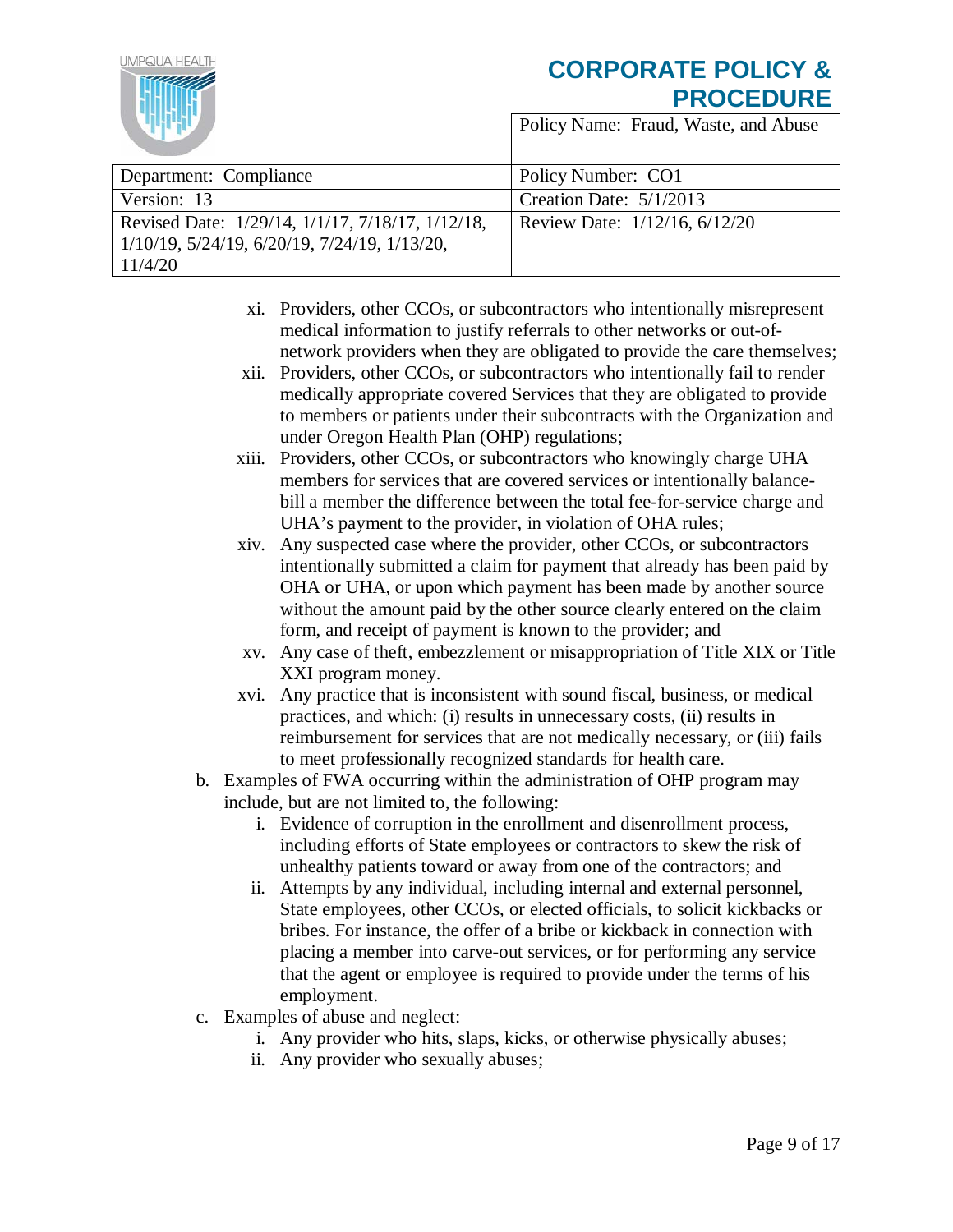IMPOUA HEALTH

| Department: Compliance                           | Policy Number: CO1            |
|--------------------------------------------------|-------------------------------|
| Version: 13                                      | Creation Date: $5/1/2013$     |
| Revised Date: 1/29/14, 1/1/17, 7/18/17, 1/12/18, | Review Date: 1/12/16, 6/12/20 |
| $1/10/19$ , 5/24/19, 6/20/19, 7/24/19, 1/13/20,  |                               |
| 11/4/20                                          |                               |

- iii. Any provider, (e.g. residential counselors for developmentally disabled or personal care providers), who deliberately neglects their obligation to provide care or supervision of vulnerable persons who are members (children, the elderly or developmentally disabled individuals); and
- iv. Any Provider who intentionally fails to render medically appropriate care, as defined in the CCO Contract, by the OHP Administrative Rules and the standard of care within the community in which the provider practices.
	- 1. If the provider fails to render medically appropriate care *in compliance with* the member or patient's decision to exercise member's right to refuse medically appropriate care, or because the member exercises her/his rights under Oregon's Death with Dignity Act or pursuant to advance directives, such failure to treat the member shall *not* be considered patient abuse or neglect.
- 3. UHA's internal and external personnel are obligated to report all suspicious FWA activities to the Compliance Department, including any concerns about the actions of OHA personnel.
- 4. UHA's members are educated through the Member Handbook on how to report suspicious FWA activities.
- 5. In the event UHA deems an allegation credible for fraud and the MFCU or OPI has a pending case against a provider or subcontractor, UHA shall suspend payment to the provider or subcontractor, unless directed not to by the MFCU or OPI. Additionally, UHA will collaborate with the MFCU and OPI to assist with the investigation, including terminating the network provider agreement.
	- a. Subject to 42 CFR § 455.23, in the event OHA determines that a credible allegation of fraud has been made against UHA, or its subcontractors, OHA will have the right to suspend, in whole or in part, payments of fees made to UHA or any and all such subcontractors.
		- i. Subject to 42 CFR § 455.23(c) suspension of payments or other sums may be temporary;
		- ii. OHA has the right to forgo suspension and continue making payments, or refrain from directing the CCO to suspend payment of sums to its subcontractors, if certain good cause exceptions are met as provided for under 42 CFR § 455.23(e).
- 6. In the event a referral is made to the MFCU and OPI, the following information will be supplied:
	- a. Name and Member ID number.
	- b. Source of complaint.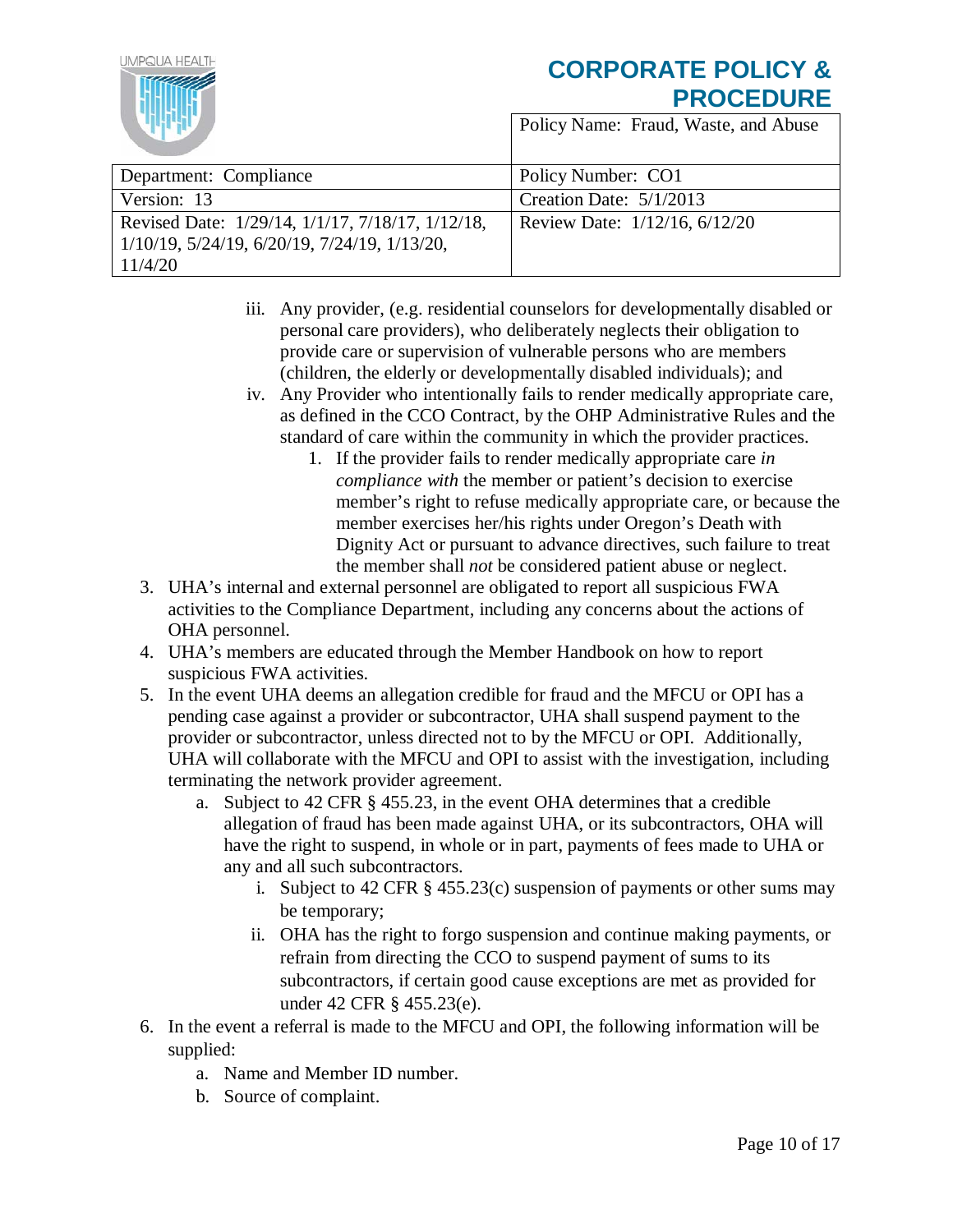

| Department: Compliance                                      | Policy Number: CO1            |
|-------------------------------------------------------------|-------------------------------|
| Version: 13                                                 | Creation Date: $5/1/2013$     |
| Revised Date: 1/29/14, 1/1/17, 7/18/17, 1/12/18,            | Review Date: 1/12/16, 6/12/20 |
| $1/10/19$ , $5/24/19$ , $6/20/19$ , $7/24/19$ , $1/13/20$ , |                               |
| 11/4/20                                                     |                               |

- c. Type of Provider.
- d. Nature of complaint.
- e. Approximate dollars involved.
- f. Legal and administrative disposition of the case.
- 7. The Organization is obligated to assist with an investigation conducted by the MFCU,
	- OPI, their respective designees, or any or all of them. Specifically:
		- a. Allow inspection, evaluation, or audit of books, records, documents, files, accounts, and facilities maintained by or on behalf of UHA or by, or on behalf of, any subcontractor/external personnel.
		- b. Cooperate and require its subcontractors/external personnel to work with the MFCU and OPI, or their designees.
		- c. UHA will not notify or otherwise advise its subcontractor/external personnel of an investigation that the MFCU or OPI is actively engaged.
		- d. Provide copies of reports or other documentation, including requesting the information from its subcontractors/external personnel, at no cost to the MFCU and OPI, or their designees.
- 8. At the request of OHA, UHA will supply the number of complaints of fraud and abuse that UHA has referred to the OPI and MFCU.
- 9. OHA will be notified with an Administrative Notice within 30 days in the event a network participating provider's or subcontractor's circumstances change in such a way as to potentially affect the eligibility of that provider or subcontractor to participate in the managed care program, including the termination of the provider agreement with UHA.
- 10. UHA will quickly notify OHA in the event it receives information about developments in a member's circumstances that may affect the member's eligibility, such as change in residence or death (42 CFR § 438.608(a)(3)).
- 11. UHA, providers, and subcontractors shall comply with all patient abuse reporting requirements and fully cooperate with the State for purposes of ORS 124.060 et seq., ORS 419B.010 et seq., ORS 430.735 et seq., ORS 441.630 et seq., and all applicable Oregon Administrative Rules (OARs); this shall include making reports to MFCU and OPI any incident that found to have characteristics outlined in OAR 410-120-1510(2) and/or CCO Contract. UHA shall ensure that all subcontractors comply with this provision.
	- a. All internal and external personnel shall comply with any patient abuse allegations and will fully cooperate with any State investigations.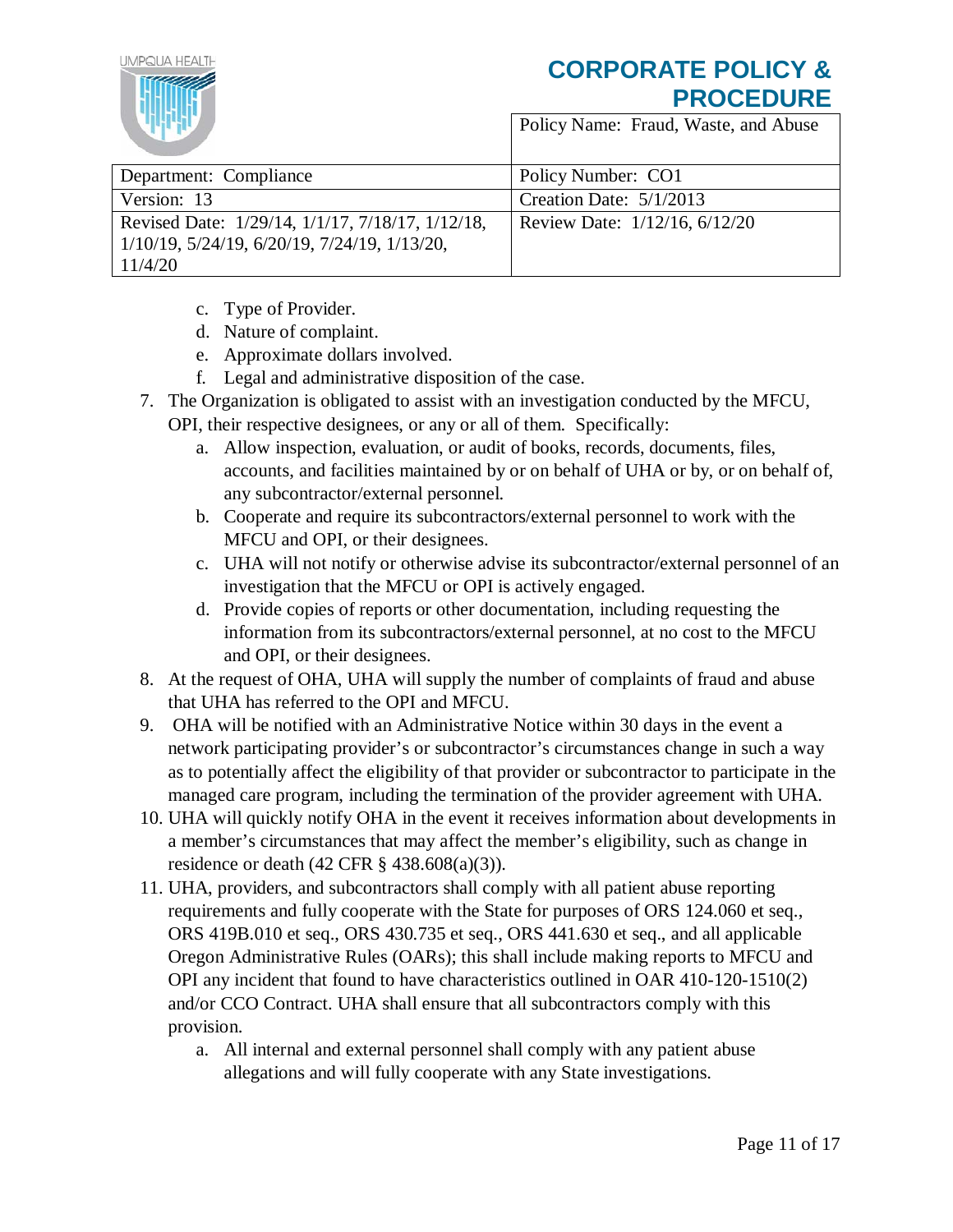

Policy Name: Fraud, Waste, and Abuse

| Department: Compliance                                      | Policy Number: CO1            |
|-------------------------------------------------------------|-------------------------------|
| Version: 13                                                 | Creation Date: $5/1/2013$     |
| Revised Date: 1/29/14, 1/1/17, 7/18/17, 1/12/18,            | Review Date: 1/12/16, 6/12/20 |
| $1/10/19$ , $5/24/19$ , $6/20/19$ , $7/24/19$ , $1/13/20$ , |                               |
| 11/4/20                                                     |                               |

## FWA Overpayments

- 1. With respect to overpayments by UHA to providers, UHA will document identification methods as well as timeframes and will retain such records of overpayments in accordance with policy CO23 – Record Retention and Destruction. This will include maintaining documentation for payment of recoveries of overpayments to the State in situations where UHA is not permitted to retain some or all of the recoveries of overpayments (42 CFR § 438.608(d)).
	- a. This provision does not apply to any amount of a recovery to be retained under False Claims Act cases or through other investigations.
- 2. In the event an overpayment pertaining to capitation payments or other payments is identified as being fraudulent, a report will be made to OHA within 60 calendar days (42 CFR 438.608(d)).
	- a. In writing, network providers, subcontractors, and third-parties will notify UHA of discoveries of overpayments, including the reason for the overpayment, and will return overpayments to UHA within 60 calendar days after the date on which the overpayment was identified. Providers will be made aware of this process through UHA's education and training activities.
	- b. UHA will provide an annual report to the State as evidence of recoveries of payments.
	- c. UHA will retain such records of overpayments in accordance with policy CO23 Record Retention and Destruction. This will include maintaining documentation for payment of recoveries of overpayments to the State in situations where UHA is not permitted to retain some or all of the recoveries of overpayments.
- 3. If identification of overpayment was the result of self-reporting to UHA by a provider, subcontractor, or third-party and regardless of whether the overpayment was the result of fraud, waste, or abuse, an accounting or system error it must be reported, as required under 42 CFR § 401.305, within 60 days of the identification of the overpayment to UHA.
	- a. UHA will then report any identified self-reported overpayment by provider, subcontractor, or third-party to OHA within 60 days (42 CFR § 401.305).
- 4. If overpayment was identified by UHA as a result of an audit or investigation, the overpayment must be reported to OHA promptly, but in no event more than seven (7) days after identifying the overpayment.
- 5. Treatment of Provider Overpayment Recoveries Due to FWA
	- a. For investigations resulting in fraud referral to OHA and the Department of Justice MFCU (or both), UHA must obtain written consent from OHA prior to the initiation of any recovery due to fraud or potential fraud.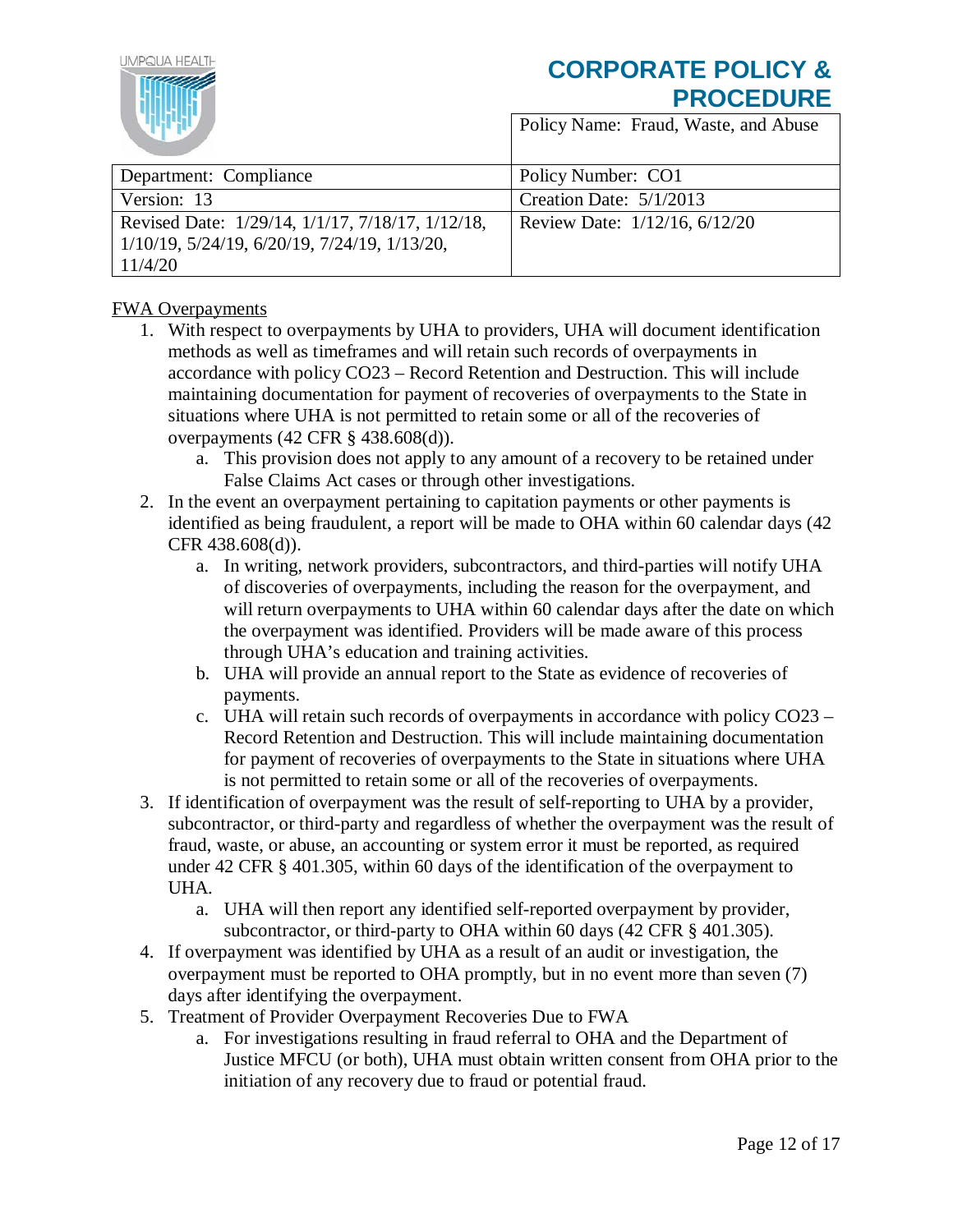

IMPOUA HEALTH

| Department: Compliance                                      | Policy Number: CO1            |
|-------------------------------------------------------------|-------------------------------|
| Version: 13                                                 | Creation Date: $5/1/2013$     |
| Revised Date: 1/29/14, 1/1/17, 7/18/17, 1/12/18,            | Review Date: 1/12/16, 6/12/20 |
| $1/10/19$ , $5/24/19$ , $6/20/19$ , $7/24/19$ , $1/13/20$ , |                               |
| 11/4/20                                                     |                               |

- b. UHA shall report all identified and recovered overpayments on the quarterly and annual Exhibit L report (i.e. L6), regardless of whether the overpayments were the results of self-reporting or result of a routine or planned audit or other review. UHA shall adjust, void or replace, as appropriate, each encounter claim to reflect the proper claim adjudication.
- c. UHA shall maintain records of the actions of UHA, providers, subcontractors, and third-parties related to overpayment recovery, and make those records available for OHA review upon request.
- d. UHA shall adjust, void or replace, as appropriate, each encounter claim to reflect the proper claim adjudication once UHA has recovered overpayment within 30 days of identifying the overpayment in accordance with OAR 410-141-3570 and CCO Contract Exhibit B, Part 8, Sections 10-12.
- e. In the event UHA investigates or audits its providers, subcontractors, or any other third-party and overpayments made to such parties are identified as the result of fraud, waste, or abuse, UHA may collect and retain such overpayments as set forth in Exhibit B, part 9, Section 14 of the CCO Contract.
	- i. Examples of overpayment types that may be collected and retained include, but are not limited to, the following:
		- 1. Payments for non-covered services;
		- 2. Payments in excess of the allowable amount for an identified covered service;
		- 3. Errors and non-reimbursable expenditures in cost reports;
		- 4. Duplicate payments;
		- 5. Receipt of Medicaid payment when another payer had the primary responsibility for payment, and is not included in an automated TPL retroactive recovery process;
		- 6. Recoveries due to waste or abuse as found in audits, investigations or reviews; or
		- 7. Credit balance recoveries.
- f. UHA does not have the right, under the CCO Contract, to retain any provider overpayments that are otherwise recovered and retained as a result of (i) claims brought under the False Claims, (ii) fraud cases, or (iii) through government investigations, such as amounts recovered by the OHA, the OPI, or the DOJ's MFCU.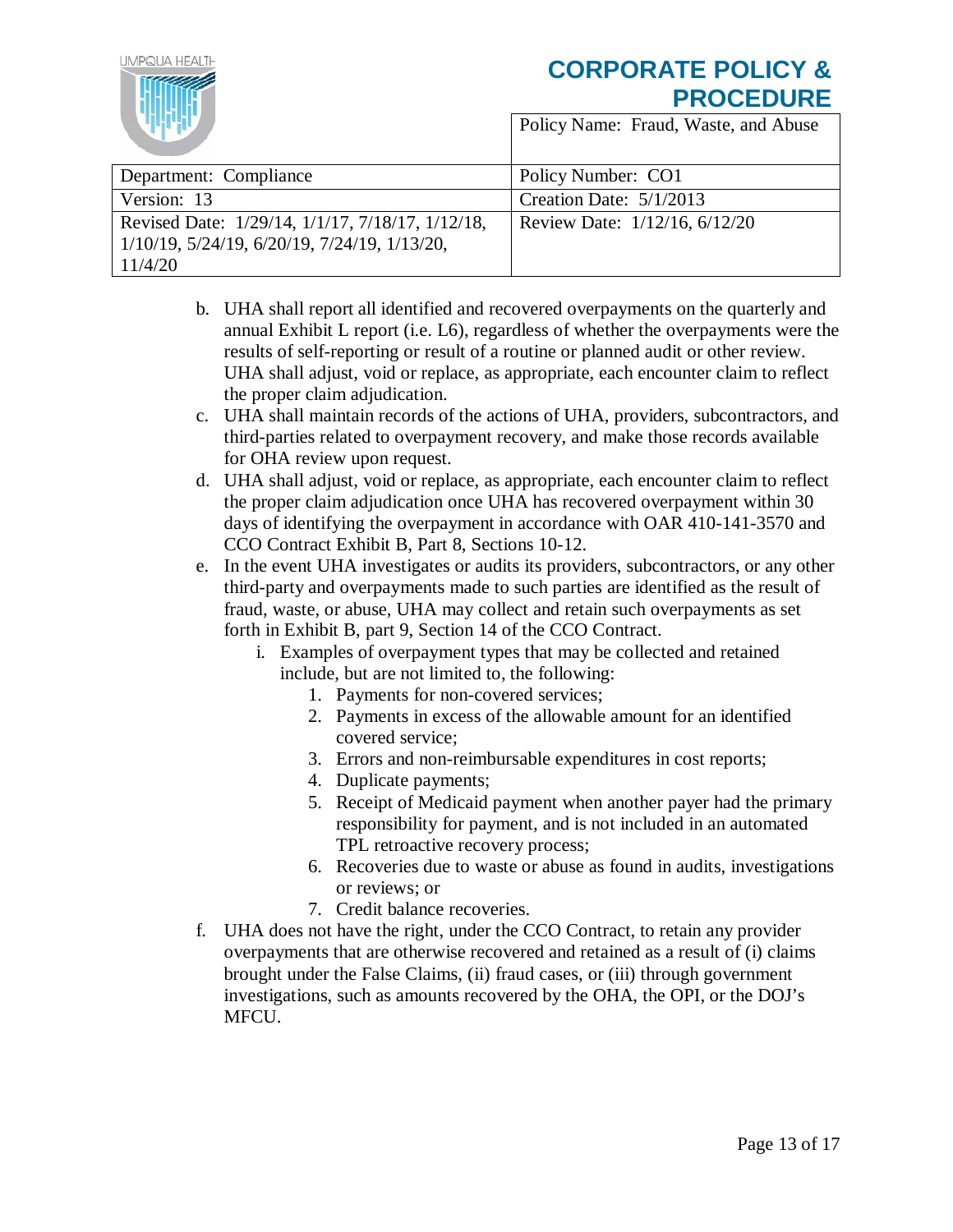

Policy Name: Fraud, Waste, and Abuse

| Department: Compliance                           | Policy Number: CO1            |
|--------------------------------------------------|-------------------------------|
| Version: 13                                      | Creation Date: 5/1/2013       |
| Revised Date: 1/29/14, 1/1/17, 7/18/17, 1/12/18, | Review Date: 1/12/16, 6/12/20 |
| $1/10/19$ , 5/24/19, 6/20/19, 7/24/19, 1/13/20,  |                               |
| 11/4/20                                          |                               |

Financial Recoveries from Audits of Network Participating Providers and Subcontractors

- 1. If OHA audits a UHA provider or subcontractor or the provider's or subcontractor's encounter claims data, that results in:
	- a. A financial finding of overpayment, OHA shall calculate the final overpayment amount for the audited claims using the applicable fee-for-service fee schedule and recover the overpayment from UHA. UHA shall have the right to then pursue recovery from the provider and subcontractors at its discretion.
	- b. An administrative or other non-financial finding, UHA agrees to use the information included in OHA's final audit report to rectify any identified billing issues with its provider and pursue financial recoveries for improperly billed claims if applicable.
- 2. UHA's Contract Administrator and Chief Compliance Officer will be notified via Administrative Notice by OHA of any audit findings of Overpayment and its decision relating to means of and timeframe for recovery. Recovery of OHA identified overpayments of UHA's network participating providers or subcontractors, UHA will follow the process outlined in OAR 407-120-1505. UHA may appeal an Overpayment determination by submitting a written request to OHA's OPI within 30 calendar days from the postmark date of the Final Audit Report. Appeals will be conducted by OPI in the manner described in OAR 407-120-1505.
- 3. UHA may be liable for up to triple the total Overpayment amount of the final audit report if OHA discovers that a UHA participating provider has continued the same or similar improper billing practices as established, or upheld if appealed, in a previously published final audit report by OPI or has been warned in writing by DHS, OHA, OPI, or DOJ about the same or similar improper billing practices, in accordance with OAR 407- 120.1505.
- 4. If UHA or its subcontractor conducts an audit of UHA's provider or encounter claims data that results in a financial finding, UHA is permitted to keep the recovered amount outside of any applicable federally matched funds which must be returned to OHA.
- 5. Recoveries that are retained by UHA must be reported to OHA on the quarterly and annual Exhibit L financial report, as well as the Quarterly and Annual FWA Reports and the Annual FWA Assessment Report.

Assessment of Compliance and FWA Documents and Activities

- 1. Quarterly and Annual FWA Audit Reports.
	- a. UHA shall submit quarterly and annual reports of all audits performed to OHA's Contract Administrator, via Administrative Notice, the Quarterly FWA Report, on OHA's provided template, 30 days following the end of each calendar quarter and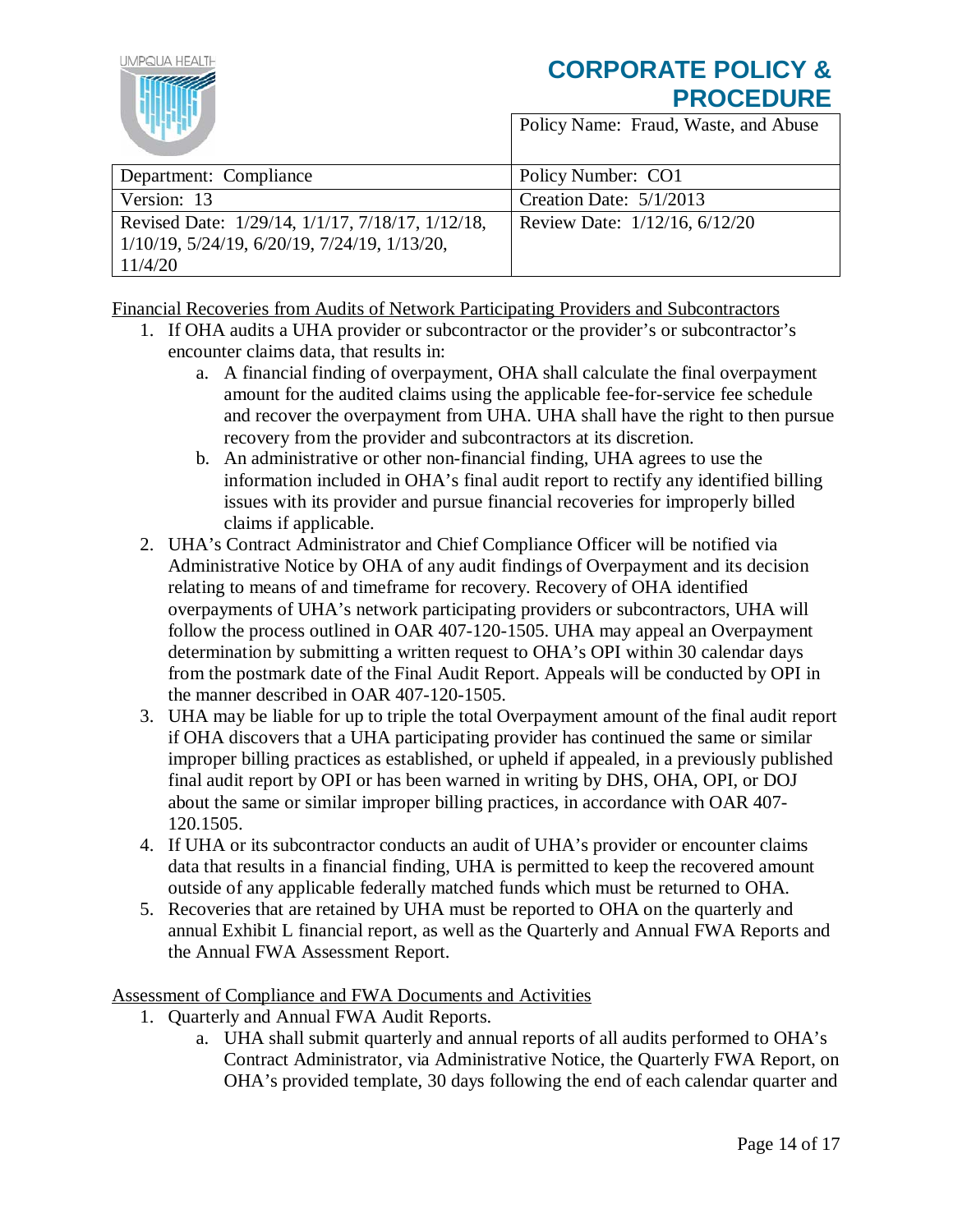

Policy Name: Fraud, Waste, and Abuse

| Department: Compliance                                      | Policy Number: CO1            |
|-------------------------------------------------------------|-------------------------------|
| Version: 13                                                 | Creation Date: $5/1/2013$     |
| Revised Date: 1/29/14, 1/1/17, 7/18/17, 1/12/18,            | Review Date: 1/12/16, 6/12/20 |
| $1/10/19$ , $5/24/19$ , $6/20/19$ , $7/24/19$ , $1/13/20$ , |                               |
| 11/4/20                                                     |                               |

the Annual FWA Audit Report, on OHA's provided template no later than January  $3^{1st}$  of each contract year.

- i. The reports will include information on:
	- 1. A summary of recovered provider overpayments;
	- 2. The source of the provider overpayment recovery;
	- 3. Any sanctions or corrective actions imposed by UHA on its subcontractors or providers, including administered fines; and
	- 4. Any other information requested in OHA's reporting template.
- b. The annual and quarterly FWA Referrals and Investigations Report will be submitted to OHA via Administrative Notice using OHA's provided template.. The annual FWA Referral and Investigations Report will be submitted on January 31<sup>st</sup>. The quarterly FWA Referrals and Investigations Report will be submitted 30 days following the end of each calendar quarter,
	- i. This report will provide a summary of referrals and cases investigated.
	- ii. This report will include all of UHA's open and closed preliminary investigations of suspected and credible cases.
- 2. UHA shall review and update its Compliance Program and FWA Prevention Plan Handbook as well as its policies and procedures annually. These documents shall be provided annually to OHA Contract Administration Unit via Administrative Notice in the manner requested by OHA at the following times:
	- a. For annual review no later than January  $31<sup>st</sup>$  unless the Organization attests to no changes since the last submission using OHA's "Fraud, Waste, and Abuse Annual Attestation Template";
		- i. OHA approval must have be received in contract year immediately preceding the contract year in which the Organization would like to submit its attestation.
		- ii. In no event will the Organization submit an attestation to no changes to its FWA Prevention Handbook in two (2) consecutive contract years.
	- b. When significant material revisions are made or prior to initial adoption of a new plan or handbook; or
	- c. Whenever OHA requests these documents for review, the Organization will supply the request within 30 days.
	- d. In response to such submissions, OHA will notify UHA via Administrative Notice to UHA's Contract Administrator within 60 days of the compliance status of the policy.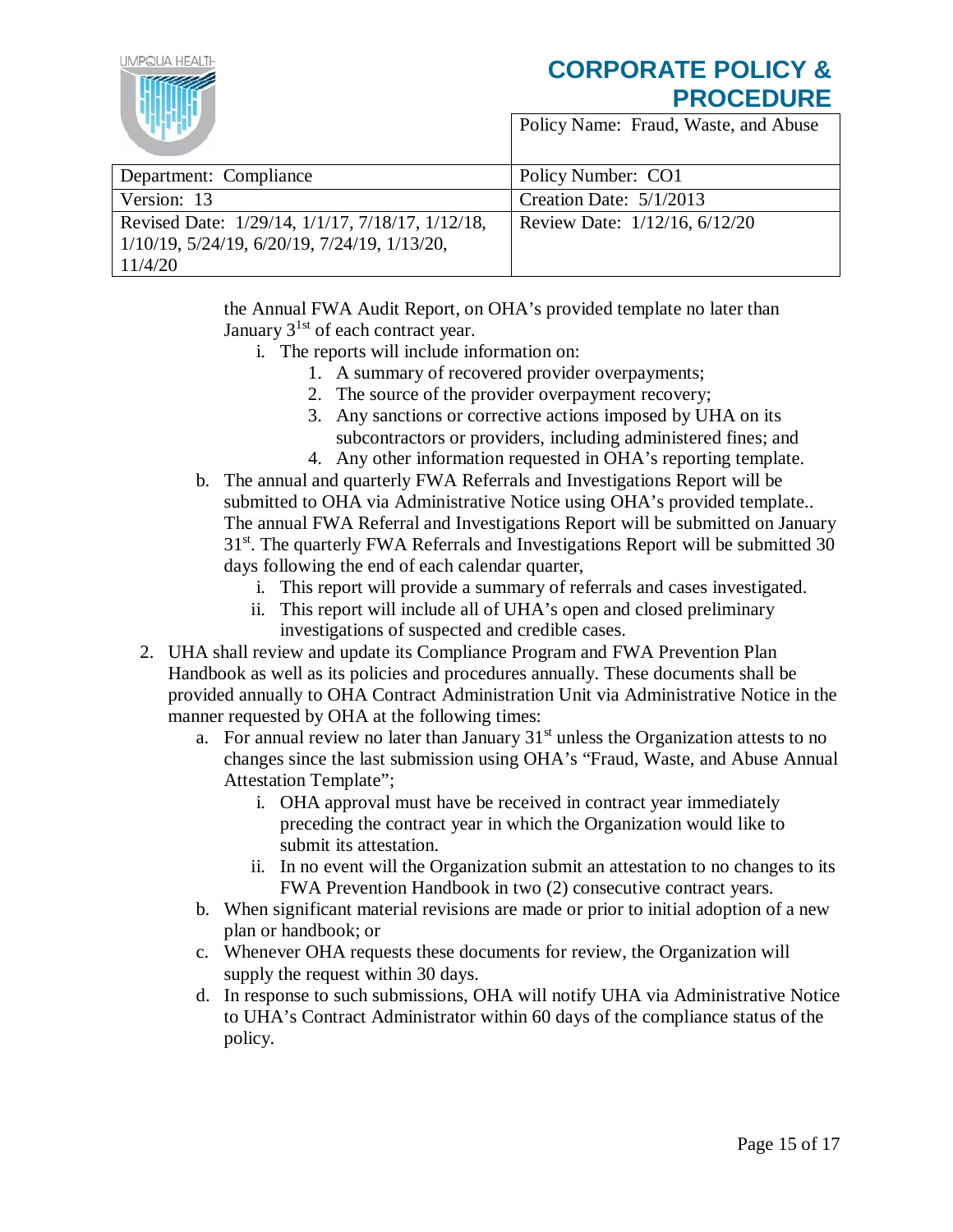

| Department: Compliance                                      | Policy Number: CO1            |
|-------------------------------------------------------------|-------------------------------|
| Version: 13                                                 | Creation Date: $5/1/2013$     |
| Revised Date: 1/29/14, 1/1/17, 7/18/17, 1/12/18,            | Review Date: 1/12/16, 6/12/20 |
| $1/10/19$ , $5/24/19$ , $6/20/19$ , $7/24/19$ , $1/13/20$ , |                               |
| 11/4/20                                                     |                               |

- 3. Annual FWA Assessment Report.
	- a. UHA shall submit an annual assessment report of the quality and effectiveness of its FWA Prevention Plan including an introductory narrative of UHA's efforts over the prior contract year and effectiveness of its FWA Prevention Plan to OHA via Administrative Notice, no later than January  $31<sup>st</sup>$  of each contract years two (2) through four (4). OHA will advise UHA of its reporting requirements for contract year five (5) at least 120 days prior to the contract termination date.
	- b. The Annual FWA Assessment Report must include, with respect to the previous contract year, identifying all of the following:
		- i. The number of preliminary investigations by UHA;
		- ii. The final number of referrals to OPI or MFCU or both;
		- iii. The number of subcontractor and participating provider audits and the number of subcontractor and participating provider reviews that were conducted by UHA and whether they were performed on-site or based on a review of documentation;
		- iv. Training and education provided for its employees, CCO Compliance Officer, other CCOs, and its providers and subcontractors;
		- v. All suspected cases of FWA including suspected fraud committed by its employees, providers, subcontracts, members, or any other third parties to OPI or MFCU;
		- vi. UHA must report regardless of its own suspicions or lack thereof, to the MFCU an incident with any of the characteristic listed in Exhibit B, Part 9, Section 16 of the CCO Contract. All reporting must be conducted as stated in this policy under section FWA Referral;
		- vii. A narrative and other information that advises OHA of the outcomes of all the FWA prevention activities undertaken by UHA and identification of proposed or future process policy, and procedure improvements to address deficiencies; and
		- viii. Compliance and FWA activities that were performed during the reporting year. Such report must include:
			- 1. A review of the provider audit activity UHA performed based on UHA's Annual FWA Prevention Plan;
			- 2. A description of the methodology used to identify high-risk providers or services;
			- 3. Compliance reviews of subcontractors, participating providers, and any other third parties, including a description of the data analytics relied upon;